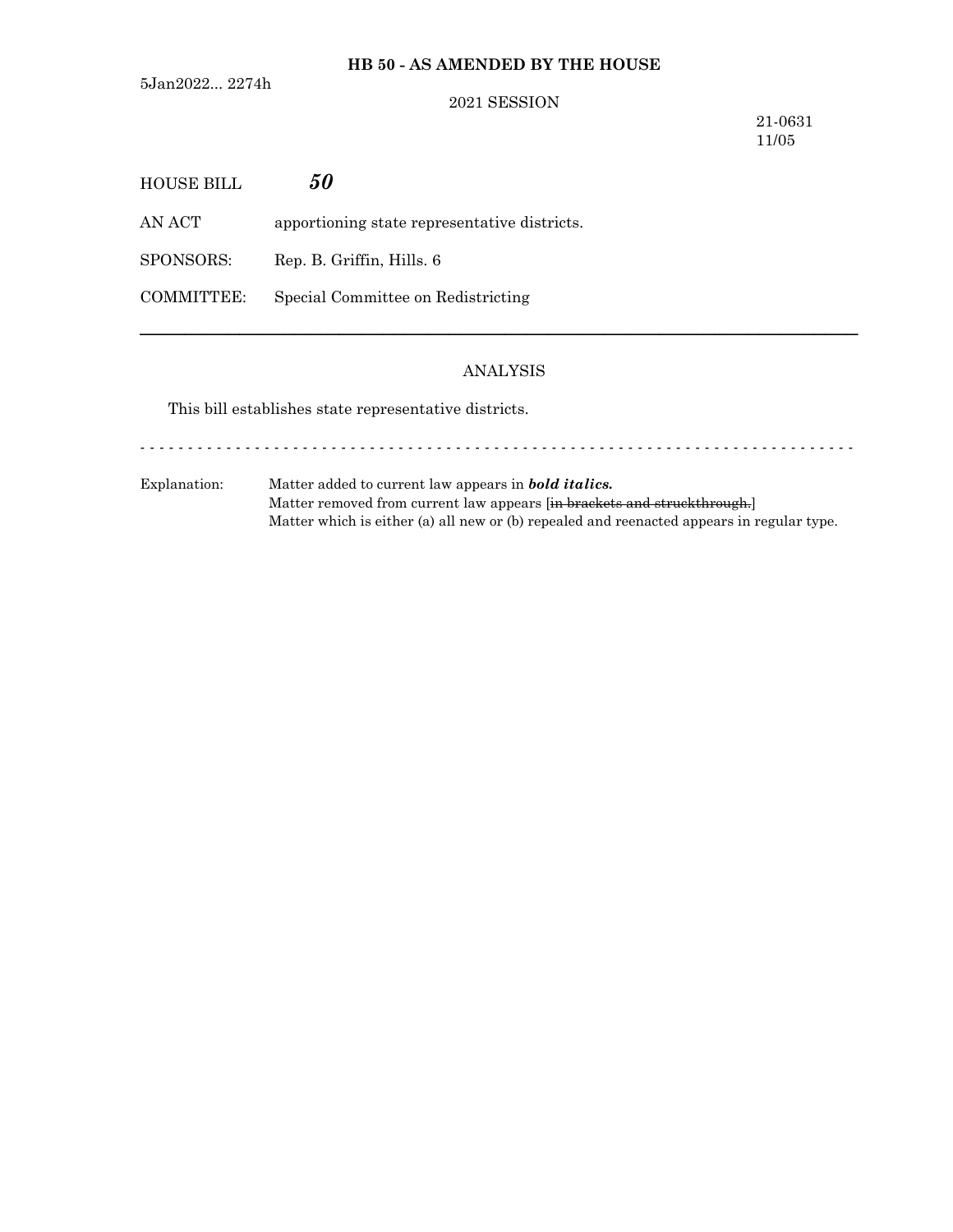### STATE OF NEW HAMPSHIRE

*In the Year of Our Lord Two Thousand Twenty One*

AN ACT apportioning state representative districts.

*Be it Enacted by the Senate and House of Representatives in General Court convened:*

1 State Representative Districts. RSA 662:5 is repealed and reenacted to read as follows:

662:5 State Representative Districts. The state is divided into districts for the choosing of state

representatives, each of which may elect the number of representatives set forth opposite the district, as follows: 3 4

1 2

I. Belknap County 5

| 6  | District No. 1     | Center Harbor   |                |
|----|--------------------|-----------------|----------------|
| 7  |                    | New Hampton     | 1              |
| 8  | District No. 2     | Meredith        | $\overline{2}$ |
| 9  | District No. 3     | Sanbornton      |                |
| 10 |                    | Tilton          | $\mathbf 1$    |
| 11 | District No. 4     | Belmont         | $\mathbf 1$    |
| 12 | District No. 5     | Laconia Ward 1  |                |
| 13 |                    | Laconia Ward 2  |                |
| 14 |                    | Laconia Ward 3  |                |
| 15 |                    | Laconia Ward 5  |                |
| 16 |                    | Laconia Ward 6  | 4              |
| 17 | District No. 6     | Gilford         |                |
| 18 |                    | Gilmanton       |                |
| 19 |                    | Laconia Ward 4  | 4              |
| 20 | District No. 7     | Alton           |                |
| 21 |                    | Barnstead       | 3              |
| 22 | District No. 8     | Belmont         |                |
| 23 |                    | Sanbornton      |                |
| 24 |                    | Tilton          | $\overline{2}$ |
| 25 | II. Carroll County |                 |                |
| 26 | District No. 1     | Conway          | 3              |
| 27 | District No. 2     | Albany          |                |
| 28 |                    | Bartlett        |                |
| 29 |                    | Chatham         |                |
| 30 |                    | Hale's Location |                |
| 31 |                    | Hart's Location |                |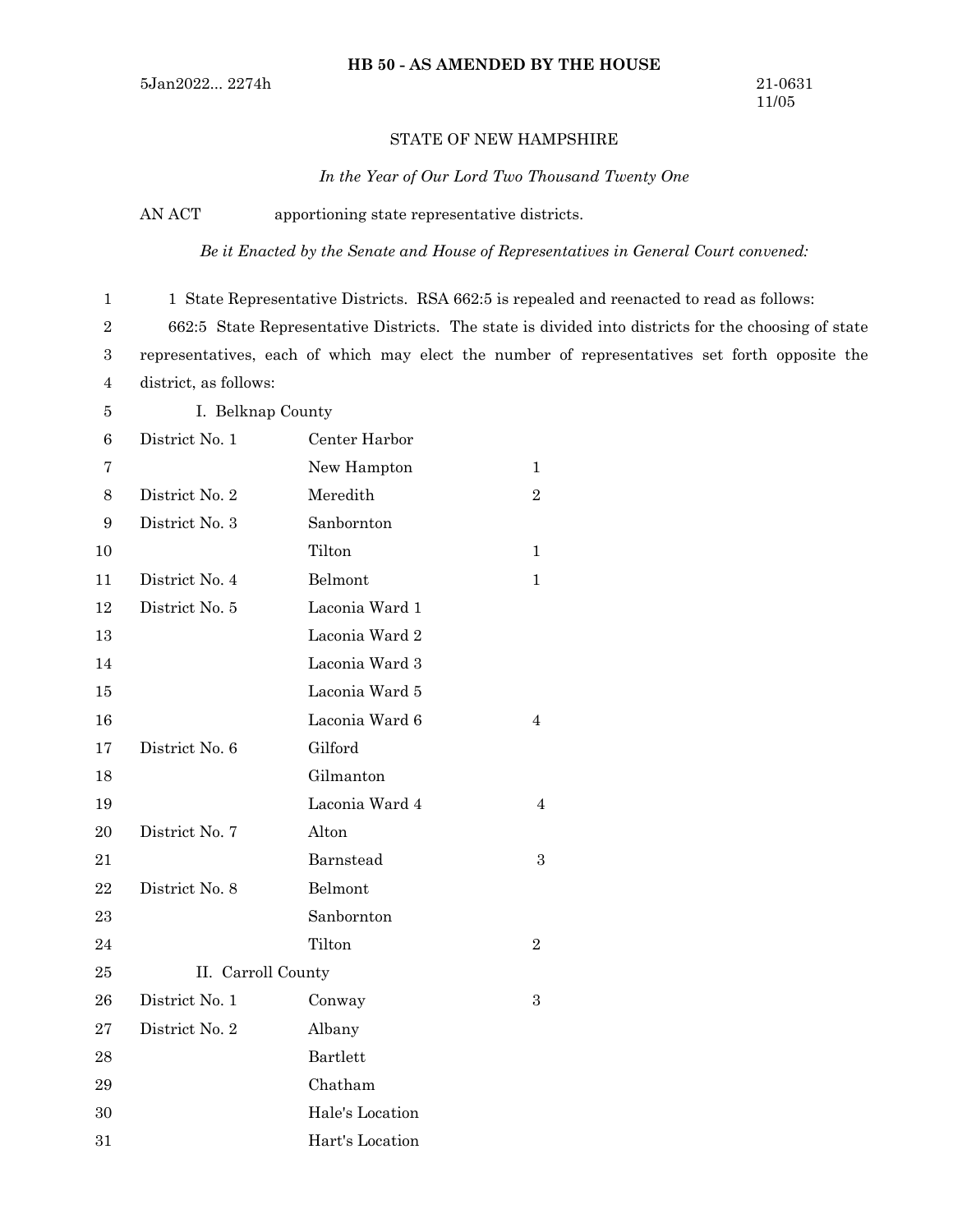#### **HB 50 - AS AMENDED BY THE HOUSE - Page 2 -**

| 1                |                | Jackson              |                |
|------------------|----------------|----------------------|----------------|
| $\overline{2}$   |                | Sandwich             | $\overline{2}$ |
| $\boldsymbol{3}$ | District No. 3 | Madison              |                |
| 4                |                | Moultonborough       |                |
| 5                |                | Tamworth             | $\overline{2}$ |
| 6                | District No. 4 | <b>Brookfield</b>    |                |
| 7                |                | Eaton                |                |
| 8                |                | Effingham            |                |
| 9                |                | Freedom              |                |
| 10               |                | Wakefield            | $\overline{2}$ |
| 11               | District No. 5 | Ossipee              | 1              |
| 12               | District No. 6 | Tuftonboro           |                |
| 13               |                | Wolfeboro            | $\overline{2}$ |
| 14               | District No. 7 | Ossipee              |                |
| 15               |                | Tuftonboro           |                |
| 16               |                | Wolfeboro            | 1              |
| 17               | District No. 8 | <b>Brookfield</b>    |                |
| 18               |                | Eaton                |                |
| 19               |                | Effingham            |                |
| 20               |                | Freedom              |                |
| 21               |                | Madison              |                |
| 22               |                | Moultonborough       |                |
| 23               |                | Tamworth             |                |
| 24               |                | Wakefield            | $\overline{2}$ |
| 25               |                | III. Cheshire County |                |
| 26               | District No. 1 | Keene Ward 1         | 1              |
| $\sqrt{27}$      | District No. 2 | Keene Ward 3         | 1              |
| 28               | District No. 3 | Keene Ward 5         | $\mathbf 1$    |
| 29               | District No. 4 | Keene Ward 4         | 1              |
| 30               | District No. 5 | Surry                |                |
| 31               |                | Walpole              | 1              |
| $32\,$           | District No. 6 | Chesterfield         |                |
| 33               |                | Hinsdale             |                |
| 34               |                | Westmoreland         | $\overline{2}$ |
| 35               | District No. 7 | Keene Ward 2         | 1              |
| 36               | District No. 8 | Harrisville          |                |
| 37               |                | Marlborough          |                |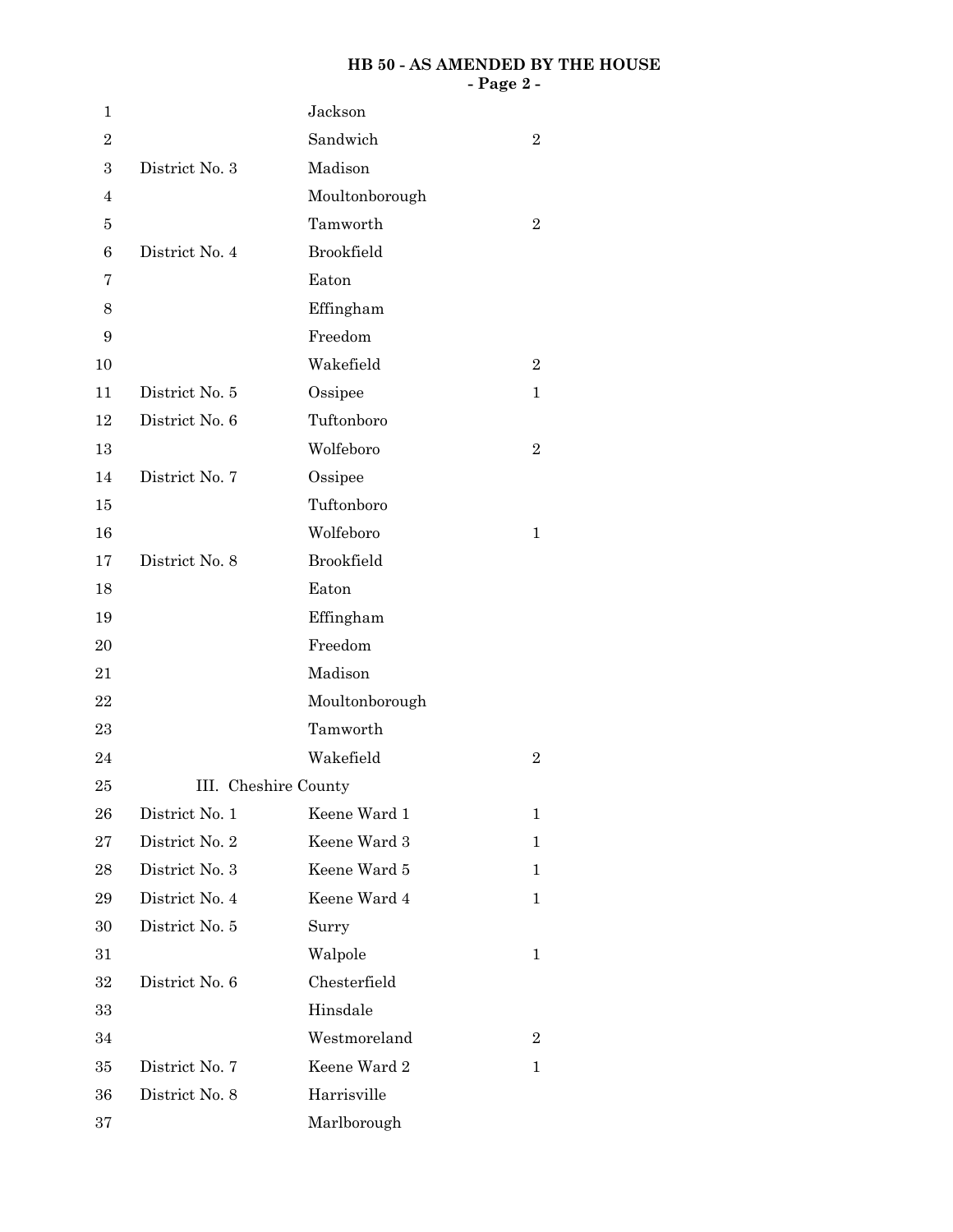### **HB 50 - AS AMENDED BY THE HOUSE - Page 3 -**

| 1                |                 | Nelson       |                  |
|------------------|-----------------|--------------|------------------|
| $\boldsymbol{2}$ |                 | Roxbury      |                  |
| $\boldsymbol{3}$ |                 | Sullivan     | $\mathbf 1$      |
| $\overline{4}$   | District No. 9  | Alstead      |                  |
| 5                |                 | Gilsum       |                  |
| $\,6$            |                 | Marlow       |                  |
| 7                |                 | Stoddard     | $\mathbf 1$      |
| $8\,$            | District No. 10 | Richmond     |                  |
| 9                |                 | Swanzey      | $\boldsymbol{2}$ |
| 10               | District No. 11 | Winchester   | $\mathbf 1$      |
| 11               | District No. 12 | Fitzwilliam  |                  |
| 12               |                 | Troy         | $\mathbf{1}$     |
| 13               | District No. 13 | Dublin       |                  |
| 14               |                 | Jaffrey      | $\mathbf 1$      |
| 15               | District No. 14 | Rindge       | $\mathbf 1$      |
| 16               | District No. 15 | Chesterfield |                  |
| 17               |                 | Hinsdale     |                  |
| 18               |                 | Keene Ward 1 |                  |
| 19               |                 | Keene Ward 3 |                  |
| 20               |                 | Keene Ward 4 |                  |
| 21               |                 | Keene Ward 5 |                  |
| $\bf{22}$        |                 | Surry        |                  |
| 23               |                 | Walpole      |                  |
| 24               |                 | Westmoreland | $\boldsymbol{2}$ |
| 25               | District No. 16 | Alstead      |                  |
| 26               |                 | Gilsum       |                  |
| 27               |                 | Harrisville  |                  |
| 28               |                 | Keene Ward 2 |                  |
| 29               |                 | Marlborough  |                  |
| 30               |                 | Marlow       |                  |
| 31               |                 | Nelson       |                  |
| $32\,$           |                 | Roxbury      |                  |
| 33               |                 | Stoddard     |                  |
| 34               |                 | Sullivan     | 1                |
| 35               | District No. 17 | Fitzwilliam  |                  |
| 36               |                 | Richmond     |                  |
| 37               |                 | Swanzey      |                  |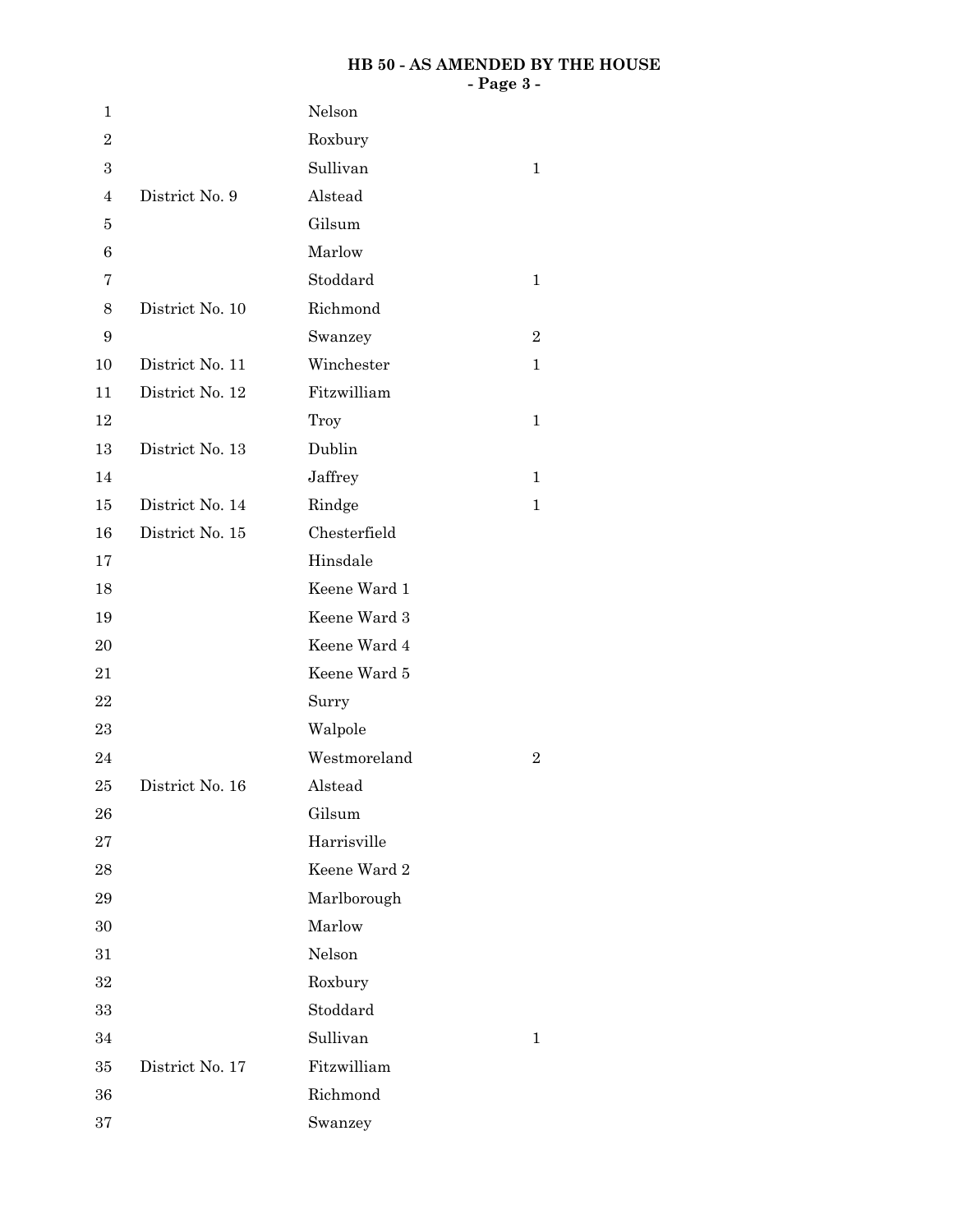#### **HB 50 - AS AMENDED BY THE HOUSE - Page 4 -**

| $\mathbf 1$      |                                   |                                    |                |
|------------------|-----------------------------------|------------------------------------|----------------|
| $\sqrt{2}$       |                                   | Troy<br>Winchester                 | $\mathbf{1}$   |
| $\boldsymbol{3}$ | District No. 18                   | Dublin                             |                |
| 4                |                                   | Jaffrey                            |                |
|                  |                                   |                                    | $\overline{2}$ |
| 5                |                                   | Rindge                             |                |
| $\,6$            | IV. Coos County<br>District No. 1 |                                    |                |
| 7                |                                   | Dalton                             |                |
| 8                |                                   | Lancaster                          |                |
| 9                |                                   | Northumberland                     |                |
| 10               |                                   | Stratford                          | $\overline{2}$ |
| 11               | District No. 2                    | Atkinson & Gilmanton Academy Grant |                |
| 12               |                                   | Cambridge                          |                |
| 13               |                                   | Clarksville                        |                |
| 14               |                                   | Dix's Grant                        |                |
| 15               |                                   | Dixville                           |                |
| 16               |                                   | Dummer                             |                |
| 17               |                                   | Errol                              |                |
| 18               |                                   | Milan                              |                |
| 19               |                                   | Millsfield                         |                |
| 20               |                                   | Odell                              |                |
| 21               |                                   | Pittsburg                          |                |
| 22               |                                   | Second College Grant               |                |
| 23               |                                   | Stark                              |                |
| 24               |                                   | Wentworth's Location               | $\mathbf 1$    |
| 25               | District No. 3                    | Colebrook                          |                |
| 26               |                                   | Columbia                           |                |
| 27               |                                   | Erving's Location                  |                |
| 28               |                                   | Stewartstown                       | $\mathbf{1}$   |
| 29               | District No. 4                    | Carroll                            |                |
| 30               |                                   | Whitefield                         | $\mathbf{1}$   |
| 31               | District No. 5                    | Berlin                             |                |
| 32               |                                   | Jefferson                          |                |
| 33               |                                   | Kilkenny                           | 3              |
| 34               | District No. 6                    | Bean's Grant                       |                |
| $35\,$           |                                   | Bean's Purchase                    |                |
| 36               |                                   | Chandler's Purchase                |                |
| $37\,$           |                                   | Crawford's Purchase                |                |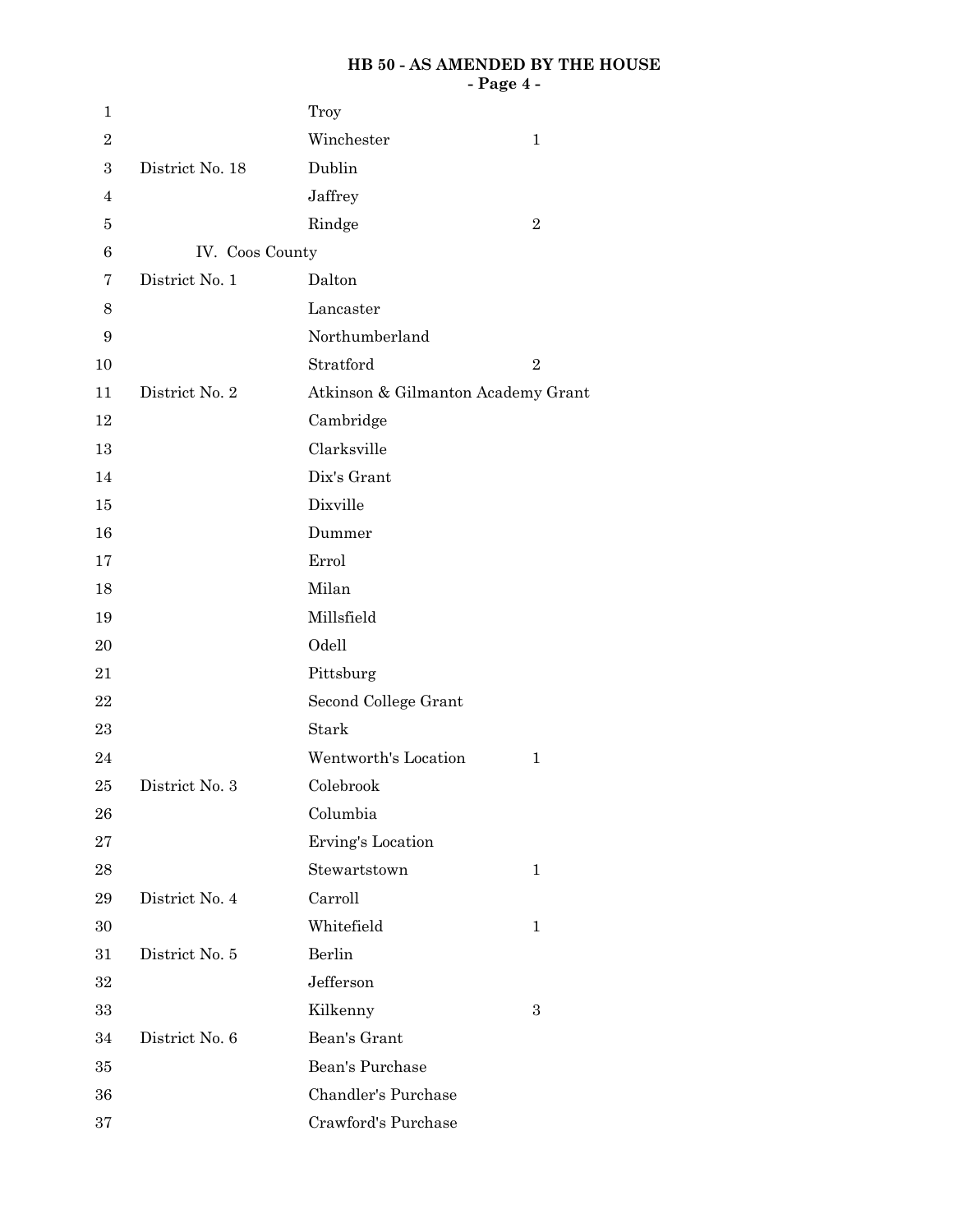### **HB 50 - AS AMENDED BY THE HOUSE - Page 5 -**

| $\mathbf 1$      |                   | Cutt's Grant            |                |
|------------------|-------------------|-------------------------|----------------|
| $\overline{2}$   |                   | Gorham                  |                |
| $\boldsymbol{3}$ |                   | Green's Grant           |                |
| $\overline{4}$   |                   | Hadley's Purchase       |                |
| 5                |                   | Low and Burbank's Grant |                |
| 6                |                   | Martin's Location       |                |
| 7                |                   | Pinkham's Grant         |                |
| 8                |                   | Randolph                |                |
| $\boldsymbol{9}$ |                   | Sargent's Purchase      |                |
| 10               |                   | Shelburne               |                |
| 11               |                   | Success                 |                |
| 12               |                   | Thompson and            |                |
| 13               |                   | Meserve's Purchase      | $\mathbf{1}$   |
| 14               | V. Grafton County |                         |                |
| 15               | District No. 1    | Bath                    |                |
| 16               |                   | Lisbon                  |                |
| 17               |                   | Littleton               |                |
| 18               |                   | Lyman                   |                |
| 19               |                   | Monroe                  |                |
| 20               |                   | Sugar Hill              | 3              |
| 21               | District No. 2    | Bethlehem               |                |
| 22               |                   | Franconia               | 1              |
| 23               | District No. 3    | Easton                  |                |
| 24               |                   | Lincoln                 |                |
| 25               |                   | Livermore               |                |
| 26               |                   | Woodstock               | 1              |
| 27               | District No. 4    | Ellsworth               |                |
| 28               |                   | Thornton                |                |
| 29               |                   | Waterville Valley       | $\mathbf 1$    |
| 30               | District No. 5    | Benton                  |                |
| 31               |                   | Haverhill               |                |
| 32               |                   | Landaff                 |                |
| 33               |                   | Piermont                |                |
| 34               |                   | Warren                  | $\overline{2}$ |
| 35               | District No. 6    | Orford                  |                |
| 36               |                   | Rumney                  |                |
| 37               |                   | Wentworth               | 1              |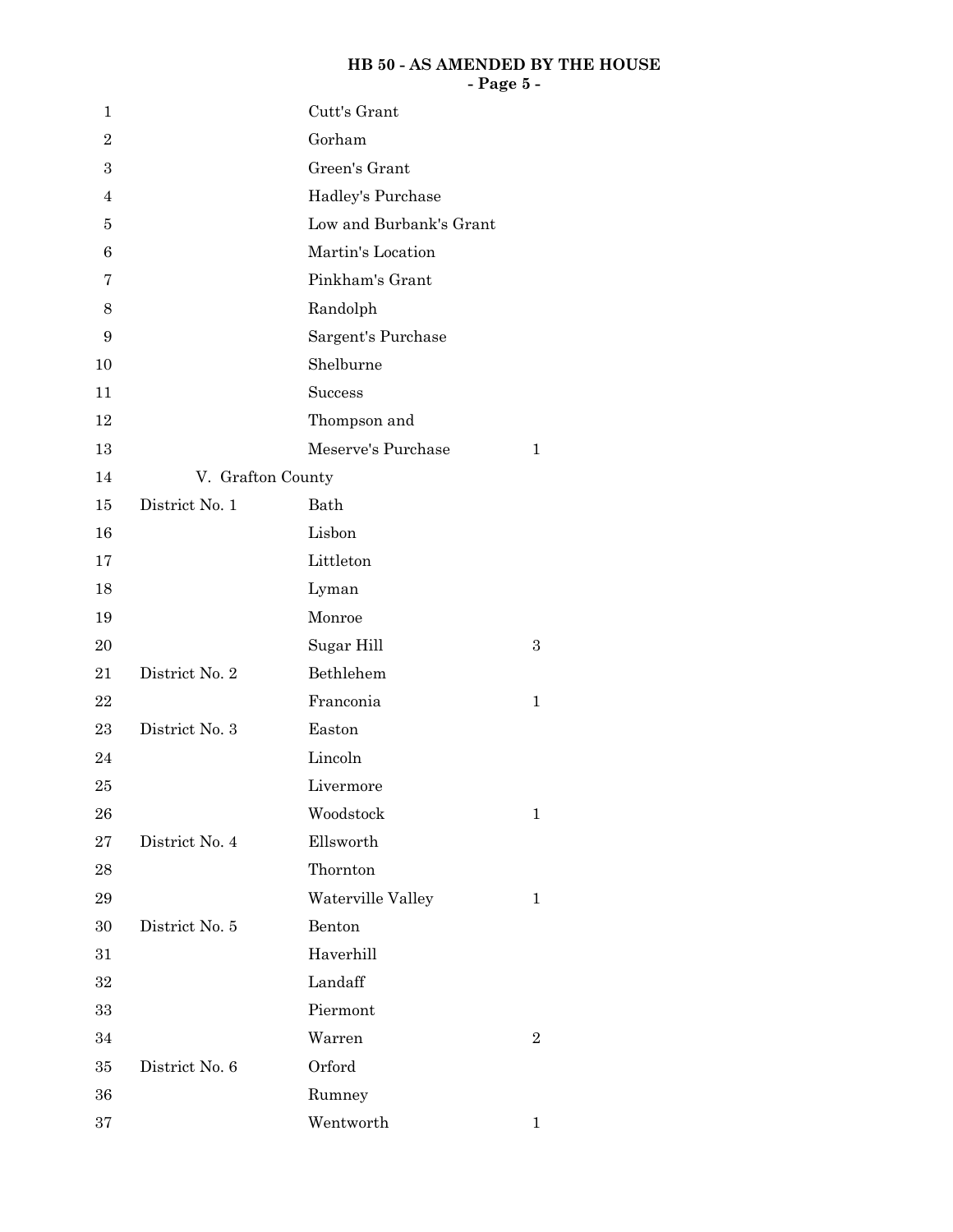#### **HB 50 - AS AMENDED BY THE HOUSE - Page 6 -**

| 1                | District No. 7  | Campton                 | 1            |
|------------------|-----------------|-------------------------|--------------|
| $\overline{2}$   | District No. 8  | Ashland                 |              |
| $\boldsymbol{3}$ |                 | Holderness              |              |
| $\overline{4}$   |                 | Plymouth                | 3            |
| 5                | District No. 9  | Canaan                  |              |
| 6                |                 | Dorchester              |              |
| 7                |                 | Orange                  | 1            |
| 8                | District No. 10 | Bridgewater             |              |
| 9                |                 | <b>Bristol</b>          | 1            |
| 10               | District No. 11 | Alexandria              |              |
| 11               |                 | Grafton                 |              |
| 12               |                 | Groton                  |              |
| 13               |                 | Hebron                  | $\mathbf{1}$ |
| 14               | District No. 12 | Hanover                 |              |
| 15               |                 | Lyme                    | 4            |
| 16               | District No. 13 | Lebanon Ward 1          | 1            |
| 17               | District No. 14 | Lebanon Ward 2          | 1            |
| 18               | District No. 15 | Lebanon Ward 3          | 1            |
| 19               | District No. 16 | Enfield                 | 1            |
| 20               | District No. 17 | Lebanon Ward 1          |              |
| 21               |                 | Lebanon Ward 2          |              |
| 22               |                 | Lebanon Ward 3          | 1            |
| 23               | District No. 18 | Alexandria              |              |
| 24               |                 | Bridgewater             |              |
| 25               |                 | <b>Bristol</b>          |              |
| 26               |                 | Canaan                  |              |
| 27               |                 | Dorchester              |              |
| 28               |                 | Enfield                 |              |
| 29               |                 | Grafton                 |              |
| 30               |                 | Groton                  |              |
| 31               |                 | Hebron                  |              |
| 32               |                 | Orange                  | 1            |
| 33               |                 | VI. Hillsborough County |              |
| 34               | District No. 1  | Pelham                  | 4            |
| 35               | District No. 2  | Bedford                 | 7            |
| 36               | District No. 3  | Nashua Ward 4           | 3            |
| 37               | District No. 4  | Nashua Ward 2           | 3            |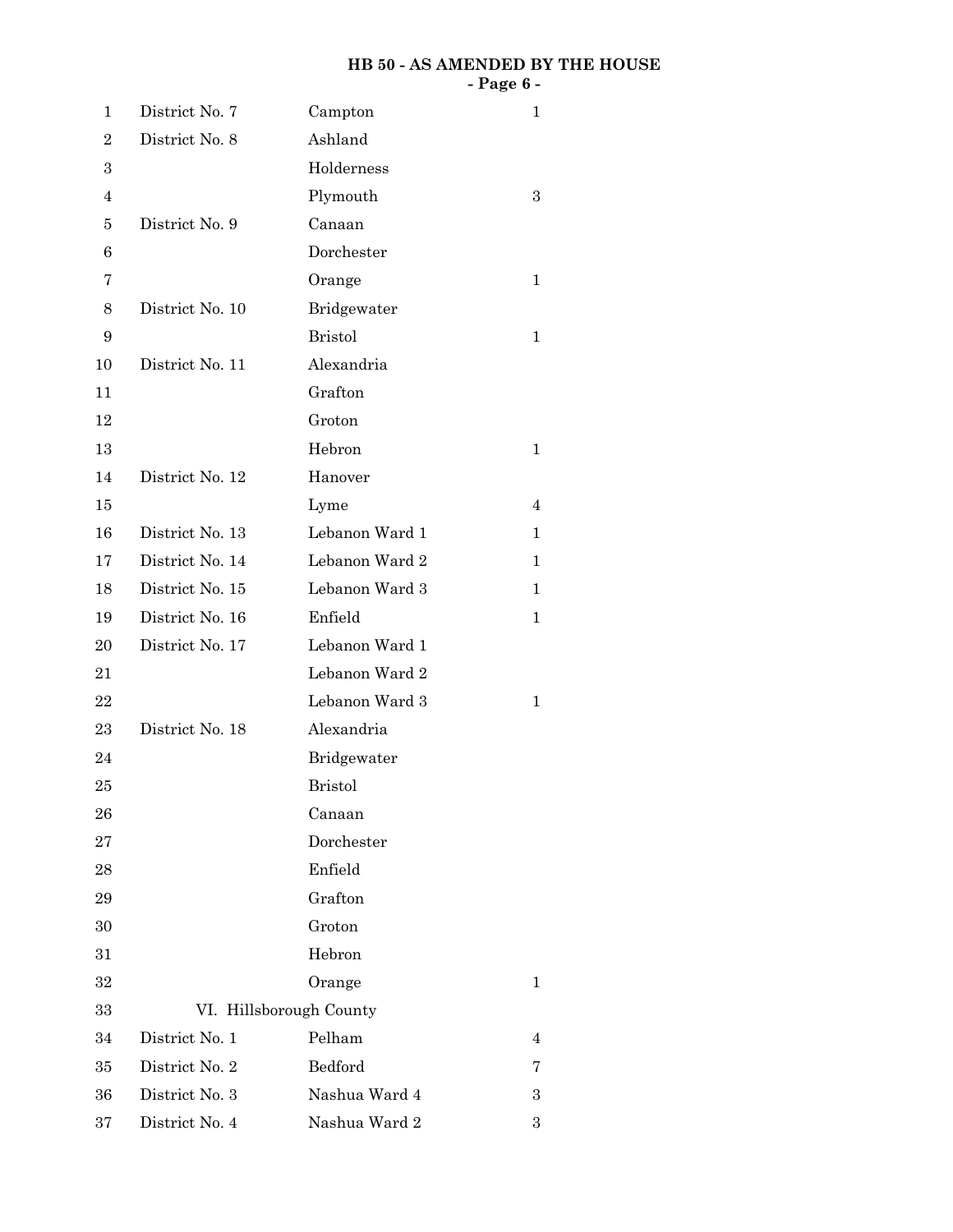#### **HB 50 - AS AMENDED BY THE HOUSE - Page 7 -**

| 1              | District No. 5  | Nashua Ward 1      | 3                |
|----------------|-----------------|--------------------|------------------|
| $\overline{2}$ | District No. 6  | Nashua Ward 3      | 3                |
| 3              | District No. 7  | Nashua Ward 7      | 3                |
| 4              | District No. 8  | Nashua Ward 6      | 3                |
| 5              | District No. 9  | Nashua Ward 5      | 3                |
| 6              | District No. 10 | Nashua Ward 9      | 3                |
| 7              | District No. 11 | Nashua Ward 8      | 3                |
| 8              | District No. 12 | Merrimack          | 8                |
| 9              | District No. 13 | Hudson             | 6                |
| 10             | District No. 14 | Litchfield         | $\overline{2}$   |
| 11             | District No. 15 | Manchester Ward 8  | $\overline{2}$   |
| 12             | District No. 16 | Manchester Ward 6  | $\overline{2}$   |
| 13             | District No. 17 | Manchester Ward 2  | $\overline{2}$   |
| 14             | District No. 18 | Manchester Ward 12 | $\overline{2}$   |
| 15             | District No. 19 | Manchester Ward 10 | $\overline{2}$   |
| 16             | District No. 20 | Manchester Ward 9  | $\overline{2}$   |
| 17             | District No. 21 | Manchester Ward 1  | $\overline{2}$   |
| 18             | District No. 22 | Manchester Ward 11 | $\boldsymbol{2}$ |
| 19             | District No. 23 | Manchester Ward 3  | $\overline{2}$   |
| 20             | District No. 24 | Manchester Ward 4  | $\overline{2}$   |
| 21             | District No. 25 | Manchester Ward 5  | $\boldsymbol{2}$ |
| 22             | District No. 26 | Manchester Ward 7  | $\overline{2}$   |
| 23             | District No. 27 | New Boston         |                  |
| 24             |                 | Weare              | 4                |
| 25             | District No. 28 | Deering            |                  |
| 26             |                 | Francestown        | 1                |
| 27             | District No. 29 | Goffstown          | 5                |
| 28             | District No. 30 | Antrim             |                  |
| 29             |                 | Bennington         |                  |
| 30             |                 | Hillsborough       |                  |
| 31             |                 | Windsor            | 3                |
| 32             | District No. 31 | Greenfield         |                  |
| 33             |                 | Hancock            | 1                |
| 34             | District No. 32 | Lydenborough       |                  |
| 35             |                 | Mont Vernon        |                  |
| 36             |                 | Wilton             | $\overline{2}$   |
| 37             | District No. 33 | Peterborough       |                  |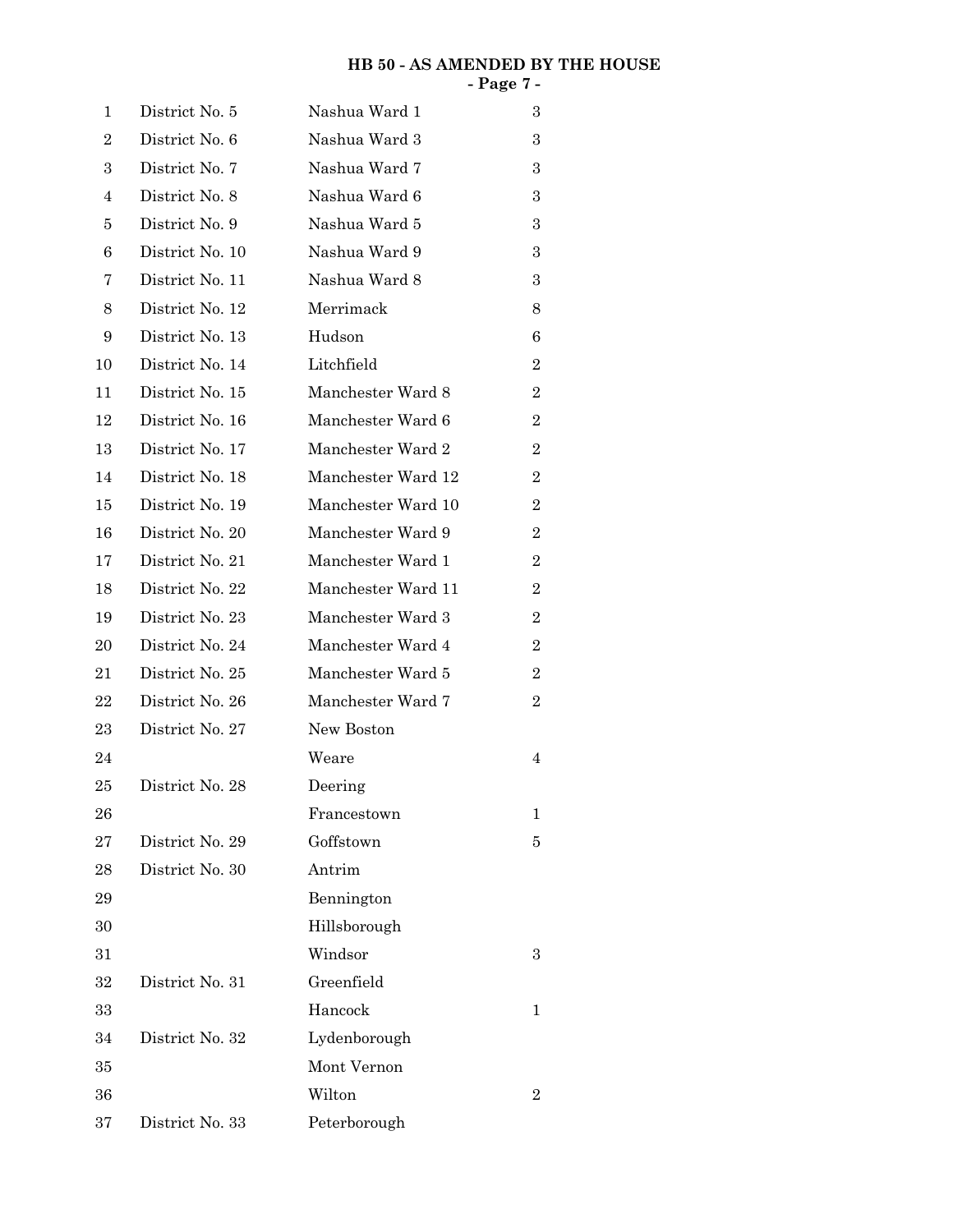#### **HB 50 - AS AMENDED BY THE HOUSE - Page 8 -**

| 1              |                 | Sharon             | $\overline{2}$ |
|----------------|-----------------|--------------------|----------------|
| $\overline{2}$ | District No. 34 | Amherst            | 3              |
| 3              | District No. 35 | Hollis             | $\overline{2}$ |
| 4              | District No. 36 | Milford            | 4              |
| 5              | District No. 37 | <b>Brookline</b>   |                |
| 6              |                 | Greenville         |                |
| 7              |                 | Mason              |                |
| $8\,$          |                 | New Ipswich        |                |
| 9              |                 | Temple             | 4              |
| 10             | District No. 38 | Hudson             |                |
| 11             |                 | Litchfield         | $\overline{2}$ |
| 12             | District No. 39 | Manchester Ward 6  |                |
| 13             |                 | Manchester Ward 8  |                |
| 14             |                 | Manchester Ward 9  | $\overline{2}$ |
| 15             | District No. 40 | Manchester Ward 10 |                |
| 16             |                 | Manchester Ward 11 |                |
| 17             |                 | Manchester Ward 12 | $\overline{2}$ |
| 18             | District No. 41 | Manchester Ward 4  |                |
| 19             |                 | Manchester Ward 5  |                |
| 20             |                 | Manchester Ward 7  | $\overline{2}$ |
| 21             | District No. 42 | Goffstown          |                |
| 22             |                 | New Boston         |                |
| 23             |                 | Weare              | $\mathbf{1}$   |
| 24             | District No. 43 | <b>Brookline</b>   |                |
| 25             |                 | Greenville         |                |
| 26             |                 | Lydenborough       |                |
| 27             |                 | Mason              |                |
| 28             |                 | Milford            |                |
| 29             |                 | Mont Vernon        |                |
| 30             |                 | New Ipswich        |                |
| 31             |                 | Temple             |                |
| 32             |                 | Wilton             | $\overline{2}$ |
| 33             | District No. 44 | Amherst            |                |
| 34             |                 | Hollis             | $\mathbf 1$    |
| 35             | District No. 45 | Manchester Ward 1  |                |
| 36             |                 | Manchester Ward 2  |                |
| 37             |                 | Manchester Ward 3  | $\overline{2}$ |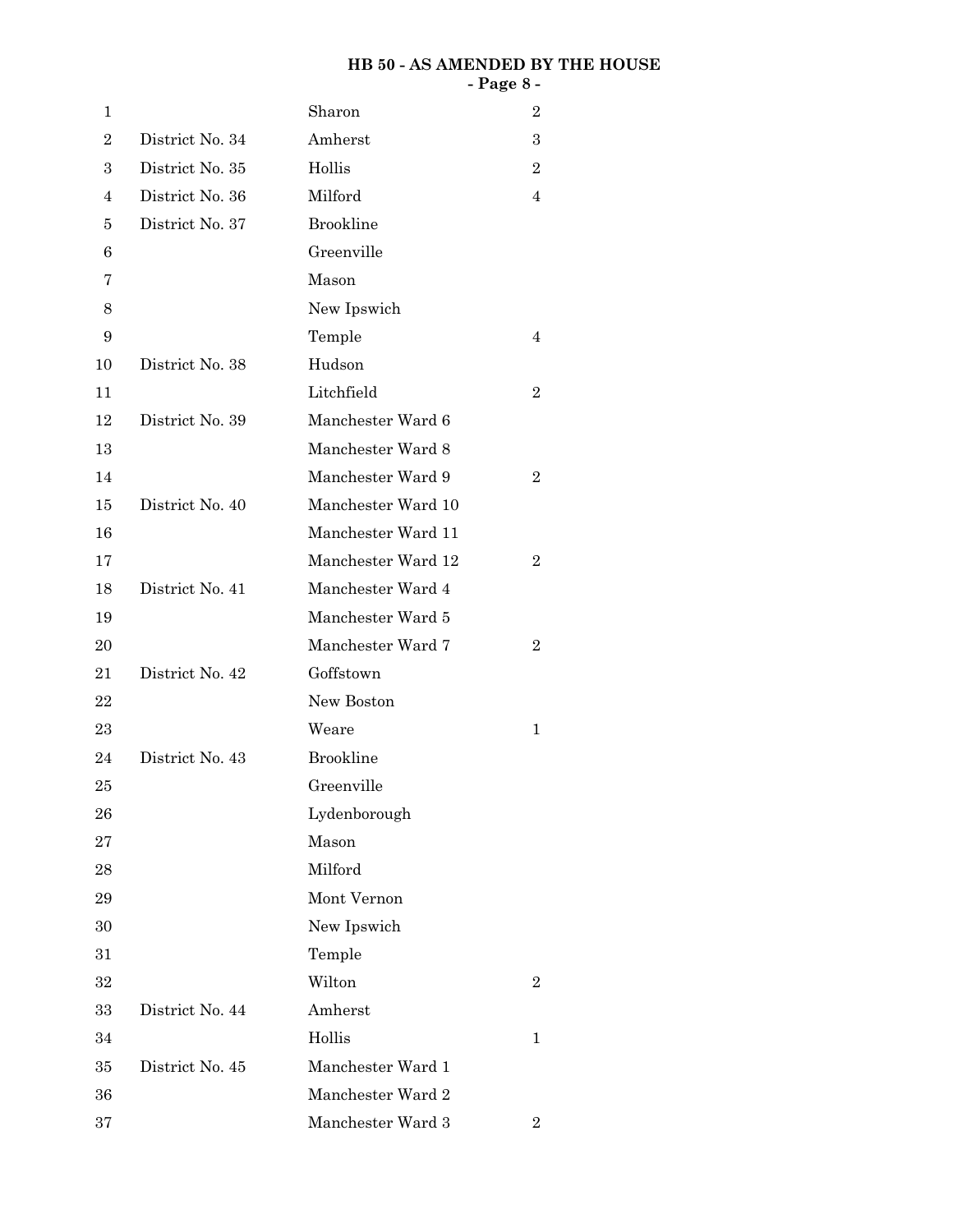#### **HB 50 - AS AMENDED BY THE HOUSE - Page 9 -**

| 1                |                 | VII. Merrimack County |                  |
|------------------|-----------------|-----------------------|------------------|
| $\overline{2}$   | District No. 1  | Boscawen              | 1                |
| $\boldsymbol{3}$ | District No. 2  | Northfield            | 1                |
| 4                | District No. 3  | Franklin Ward 1       |                  |
| 5                |                 | Franklin Ward 2       |                  |
| 6                |                 | Franklin Ward 3       | $\overline{2}$   |
| 7                | District No. 4  | Canterbury            |                  |
| 8                |                 | Loudon                | $\overline{2}$   |
| 9                | District No. 5  | Andover               |                  |
| 10               |                 | Danbury               |                  |
| 11               |                 | Hill                  |                  |
| 12               |                 | Salisbury             |                  |
| 13               |                 | Webster               | $\overline{2}$   |
| 14               | District No. 6  | Sutton                |                  |
| 15               |                 | Wilmot                | $\mathbf 1$      |
| 16               | District No. 7  | New London            |                  |
| 17               |                 | Newbury               | $\overline{2}$   |
| 18               | District No. 8  | <b>Bradford</b>       |                  |
| 19               |                 | Henniker              |                  |
| 20               |                 | Warner                | 3                |
| 21               | District No. 9  | Bow                   |                  |
| $22\,$           |                 | Hopkinton             | $\overline{4}$   |
| $\bf 23$         | District No. 10 | Dunbarton             |                  |
| 24               |                 | Hooksett              | 4                |
| 25               | District No. 11 | Allenstown            | 1                |
| 26               | District No. 12 | Pembroke              | $\boldsymbol{2}$ |
| 27               | District No. 13 | Chichester            |                  |
| 28               |                 | Pittsfield            | $\overline{2}$   |
| 29               | District No. 14 | Epsom                 | 1                |
| 30               | District No. 15 | Concord Ward 1        | 1                |
| 31               | District No. 16 | Concord Ward 2        | 1                |
| 32               | District No. 17 | Concord Ward 3        | 1                |
| 33               | District No. 18 | Concord Ward 4        | 1                |
| 34               | District No. 19 | Concord Ward 5        | 1                |
| 35               | District No. 20 | Concord Ward 6        | 1                |
| 36               | District No. 21 | Concord Ward 7        | 1                |
| 37               | District No. 22 | Concord Ward 8        | 1                |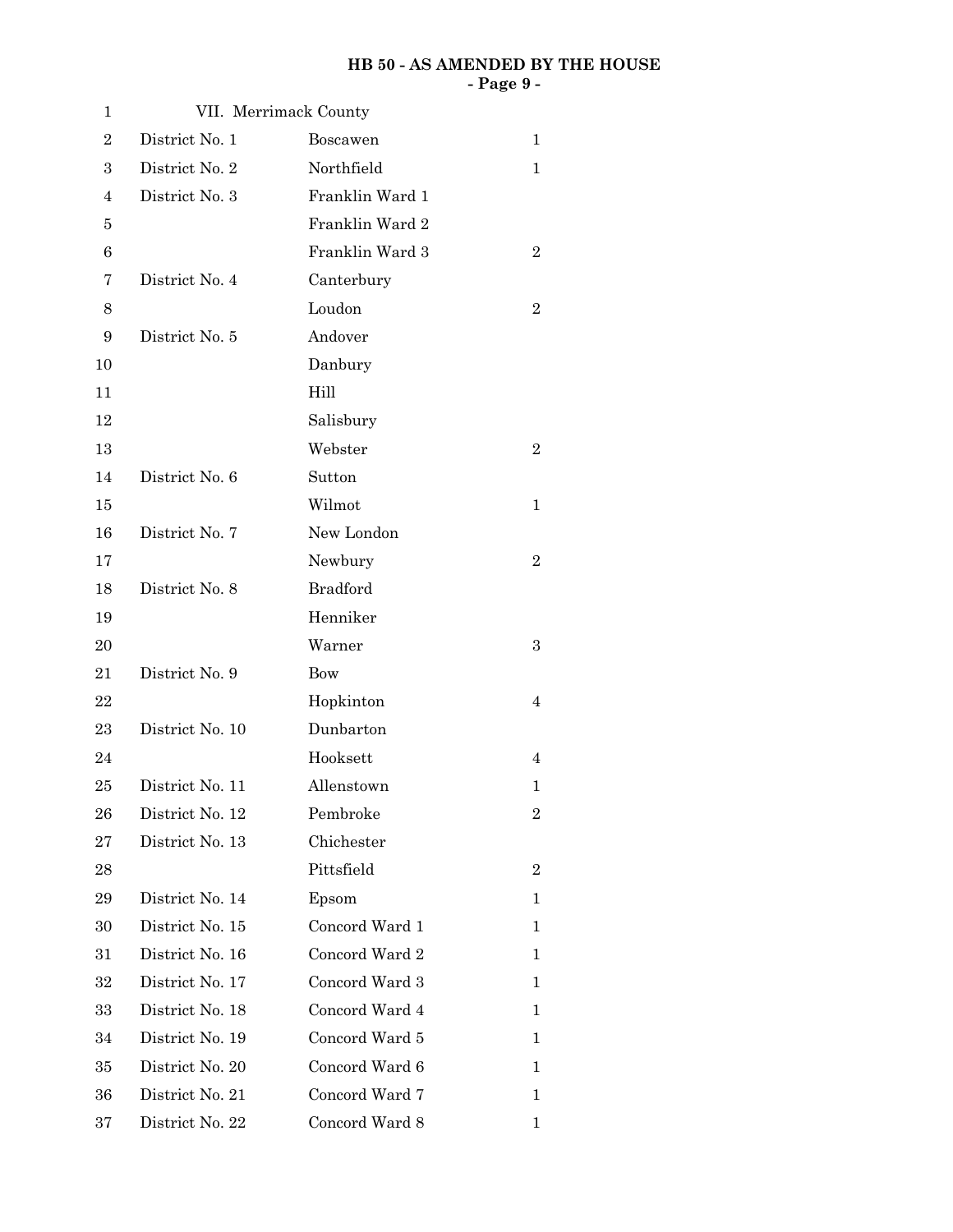# **HB 50 - AS AMENDED BY THE HOUSE - Page 10 -**

| 1              | District No. 23 | Concord Ward 9          | 1              |
|----------------|-----------------|-------------------------|----------------|
| $\overline{2}$ | District No. 24 | Concord Ward 10         | 1              |
| 3              | District No. 25 | Franklin Ward 1         |                |
| 4              |                 | Franklin Ward 2         |                |
| 5              |                 | Franklin Ward 3         |                |
| $\,6$          |                 | Northfield              | 1              |
| 7              | District No. 26 | Andover                 |                |
| 8              |                 | Boscawen                |                |
| 9              |                 | Canterbury              |                |
| 10             |                 | Danbury                 |                |
| 11             |                 | Hill                    |                |
| 12             |                 | Loudon                  |                |
| 13             |                 | Salisbury               |                |
| 14             |                 | Webster                 | $\mathbf{1}$   |
| 15             | District No. 27 | Allenstown              |                |
| 16             |                 | Dunbarton               |                |
| 17             |                 | Epsom                   |                |
| 18             |                 | Hooksett                | $\sqrt{2}$     |
| 19             | District No. 28 | Concord Ward 1          |                |
| 20             |                 | Concord Ward 2          |                |
| 21             |                 | Concord Ward 3          | 1              |
| 22             | District No. 29 | Concord Ward 8          |                |
| 23             |                 | Concord Ward 9          |                |
| 24             |                 | Concord Ward 10         | $\mathbf{1}$   |
| 25             | District No. 30 | Concord Ward 4          |                |
| 26             |                 | Concord Ward 5          |                |
| 27             |                 | Concord Ward 6          |                |
| 28             |                 | Concord Ward 7          | 1              |
| 29             |                 | VIII. Rockingham County |                |
| 30             | District No. 1  | Stratham                | $\overline{2}$ |
| 31             | District No. 2  | Newfields               |                |
| 32             |                 | Newmarket               | 3              |
| 33             | District No. 3  | Exeter                  | 4              |
| 34             | District No. 4  | Newington               |                |
| 35             |                 | Portsmouth Ward 1       | 1              |
| 36             | District No. 5  | Portsmouth Ward 3       | $\mathbf 1$    |
| 37             | District No. 6  | North Hampton           | 1              |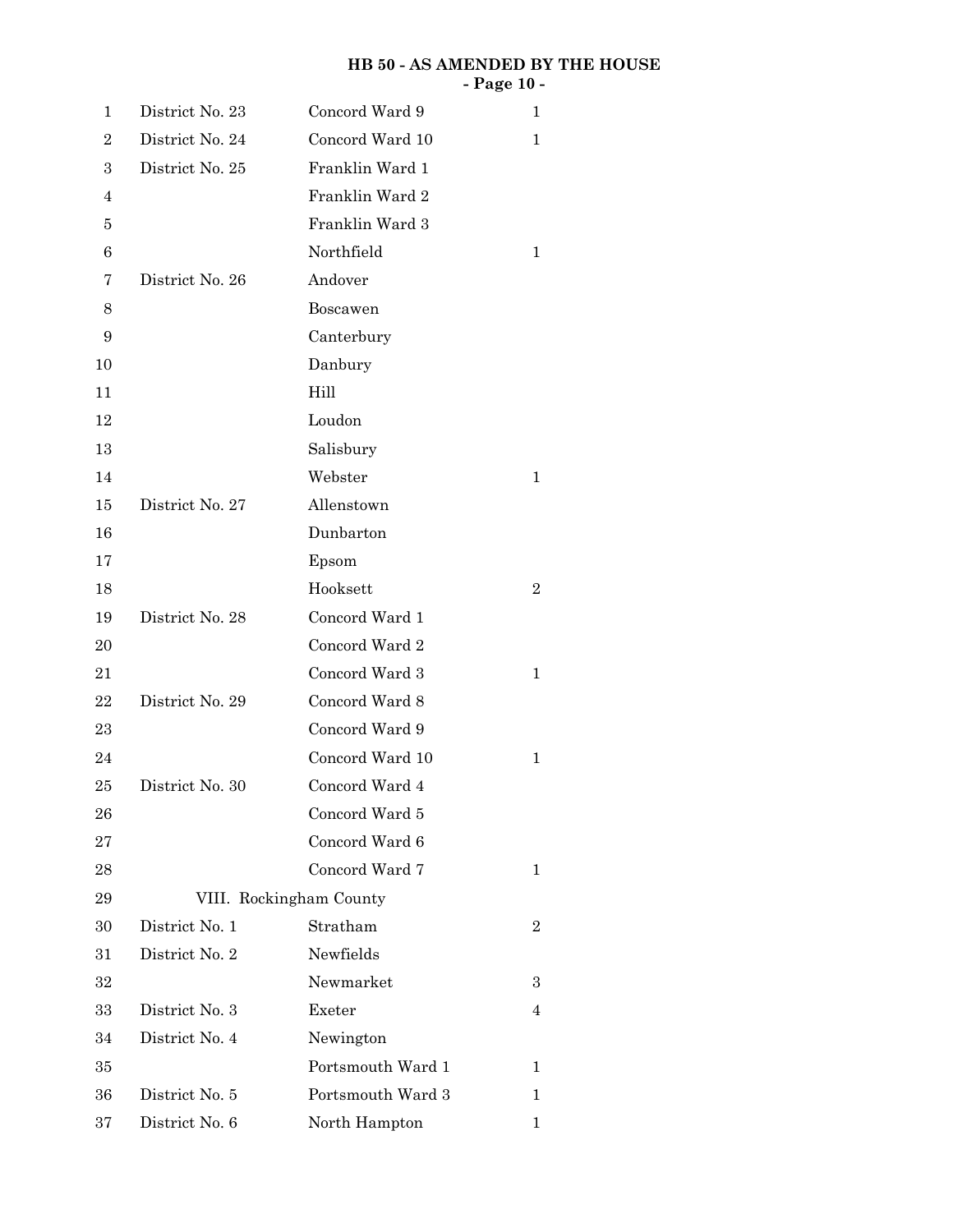# **HB 50 - AS AMENDED BY THE HOUSE - Page 11 -**

| 1                | District No. 7  | Hampton              | 4                |
|------------------|-----------------|----------------------|------------------|
| $\boldsymbol{2}$ | District No. 8  | Seabrook             | $\overline{2}$   |
| 3                | District No. 9  | <b>Hampton Falls</b> |                  |
| 4                |                 | Kensington           |                  |
| 5                |                 | South Hampton        | 1                |
| 6                | District No. 10 | Newton               | 1                |
| 7                | District No. 11 | East Kingston        |                  |
| 8                |                 | Kingston             | $\boldsymbol{2}$ |
| 9                | District No. 12 | Epping               | $\overline{2}$   |
| 10               | District No. 13 | Raymond              | $\boldsymbol{3}$ |
| 11               | District No. 14 | Chester              |                  |
| 12               |                 | Fremont              | $\boldsymbol{3}$ |
| 13               | District No. 15 | Sandown              | $\overline{2}$   |
| 14               | District No. 16 | Danville             | 1                |
| 15               | District No. 17 | Hampstead            |                  |
| 16               |                 | Plaistow             | 5                |
| 17               | District No. 18 | Atkinson             | $\overline{2}$   |
| 18               | District No. 19 | Derry                | 10               |
| 19               | District No. 20 | Salem                | 9                |
| 20               | District No. 21 | Windham              | 4                |
| 21               | District No. 22 | Londonderry          | 7                |
| 22               | District No. 23 | Brentwood            | 1                |
| 23               | District No. 24 | New Castle           |                  |
| 24               |                 | Portsmouth Ward 5    | 1                |
| 25               | District No. 25 | Portsmouth Ward 2    | 1                |
| 26               | District No. 26 | Portsmouth Ward 4    | 1                |
| 27               | District No. 27 | Greenland            |                  |
| 28               |                 | Rye                  | $\overline{2}$   |
| 29               | District No. 28 | Auburn               |                  |
| 30               |                 | Candia               |                  |
| 31               |                 | Deerfield            | 3                |
| 32               | District No. 29 | Northwood            |                  |
| 33               |                 | Nottingham           | $\overline{2}$   |
| 34               | District No. 30 | Exeter               |                  |
| $35\,$           |                 | Newfields            |                  |
| 36               |                 | Newmarket            |                  |
| 37               |                 | Stratham             | 1                |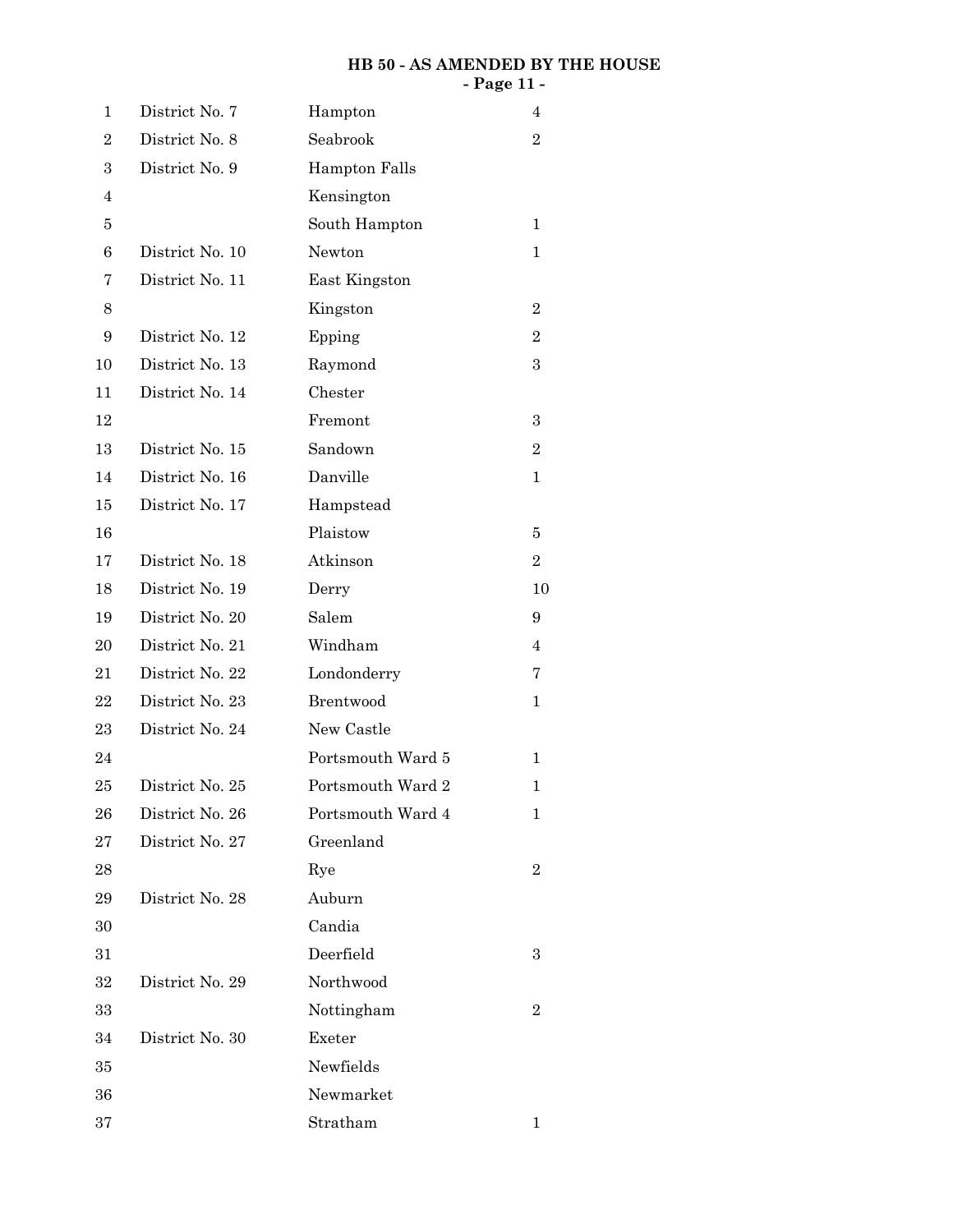# **HB 50 - AS AMENDED BY THE HOUSE - Page 12 -**

| 1                | District No. 31      | Londonderry          |   |
|------------------|----------------------|----------------------|---|
| $\boldsymbol{2}$ |                      | Windham              | 1 |
| 3                | District No. 32      | <b>Hampton Falls</b> |   |
| 4                |                      | Kensington           |   |
| 5                |                      | Newton               |   |
| $\,6$            |                      | South Hampton        | 1 |
| 7                | District No. 33      | Hampton              |   |
| 8                |                      | Seabrook             | 1 |
| 9                | District No. 34      | New Castle           |   |
| 10               |                      | Newington            |   |
| 11               |                      | Portsmouth Ward 1    |   |
| 12               |                      | Portsmouth Ward 5    | 1 |
| 13               | District No. 35      | Portsmouth Ward 2    |   |
| 14               |                      | Portsmouth Ward 3    |   |
| 15               |                      | Portsmouth Ward 4    | 1 |
| 16               | District No. 36      | Greenland            |   |
| 17               |                      | North Hampton        |   |
| 18               |                      | Rye                  | 1 |
| 19               | District No. 37      | Brentwood            |   |
| 20               |                      | Danville             |   |
| 21               |                      | East Kingston        |   |
| 22               |                      | Kingston             | 1 |
| 23               | District No. 38      | Auburn               |   |
| 24               |                      | Candia               |   |
| 25               |                      | Deerfield            |   |
| 26               |                      | Northwood            |   |
| 27               |                      | Nottingham           | 2 |
| 28               | IX. Strafford County |                      |   |
| 29               | District No. 1       | Farmington           | 2 |
| 30               | District No. 2       | Milton               |   |
| $31\,$           |                      | Rochester Ward 5     | 3 |
| 32               | District No. 3       | Middleton            |   |
| 33               |                      | New Durham           | 1 |
| 34               | District No. 4       | Barrington           |   |
| 35               |                      | Strafford            | 3 |
| 36               | District No. 5       | Rochester Ward 1     | 1 |
| 37               | District No. 6       | Rochester Ward 2     | 1 |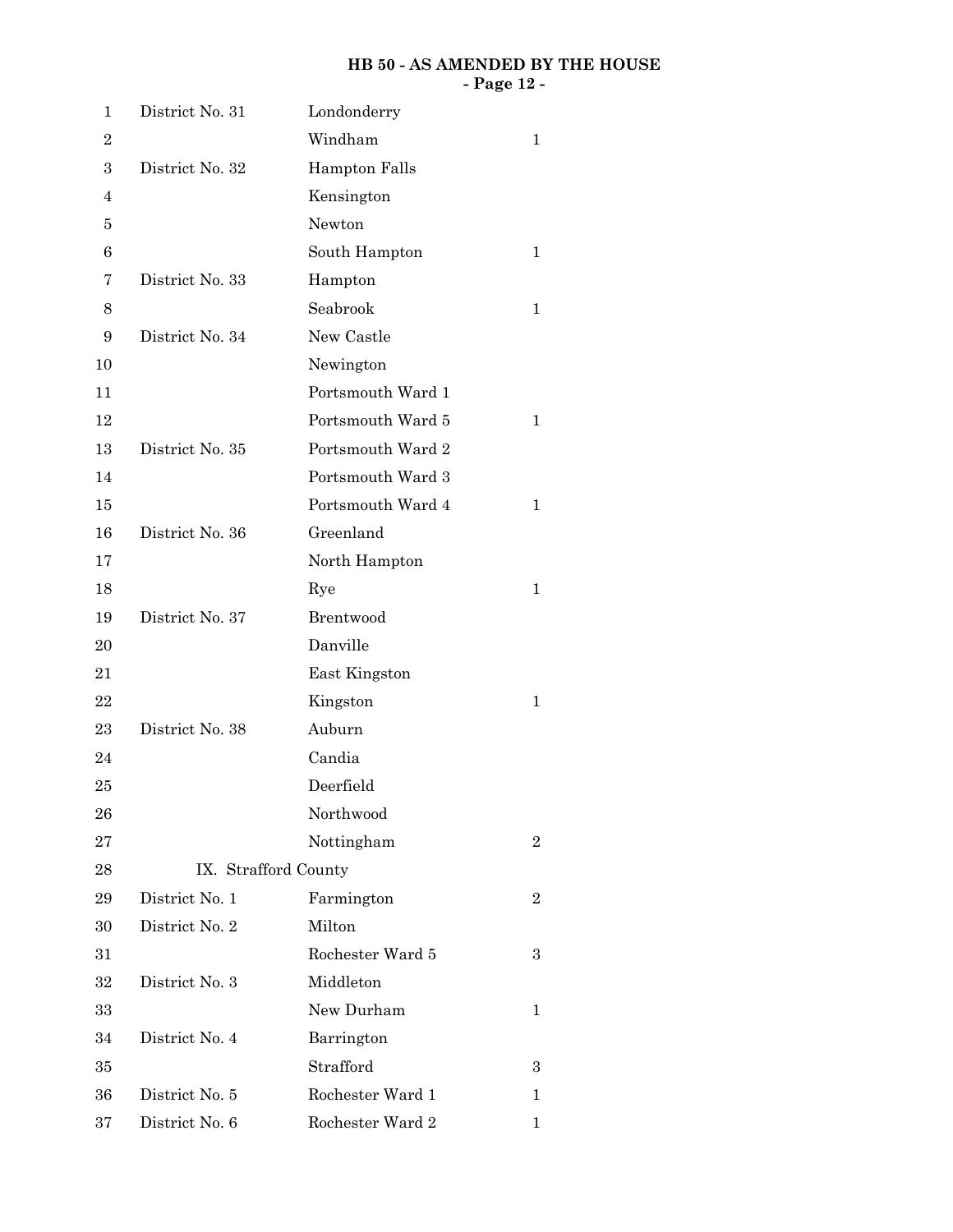# **HB 50 - AS AMENDED BY THE HOUSE - Page 13 -**

| 1                | District No. 7     | Rochester Ward 3   | 1 |
|------------------|--------------------|--------------------|---|
| $\boldsymbol{2}$ | District No. 8     | Rochester Ward 4   | 1 |
| 3                | District No. 9     | Rochester Ward 6   | 1 |
| 4                | District No. 10    | Durham             | 4 |
| 5                | District No. 11    | Dover Ward 4       |   |
| 6                |                    | Lee                |   |
| 7                |                    | Madbury            | 3 |
| 8                | District No. 12    | Rollinsford        |   |
| 9                |                    | Somersworth Ward 1 |   |
| 10               |                    | Somersworth Ward 2 |   |
| 11               |                    | Somersworth Ward 3 |   |
| 12               |                    | Somersworth Ward 4 |   |
| 13               |                    | Somersworth Ward 5 | 4 |
| 14               | District No. 13    | Dover Ward 6       | 1 |
| 15               | District No. 14    | Dover Ward 1       | 1 |
| 16               | District No. 15    | Dover Ward 2       | 1 |
| 17               | District No. 16    | Dover Ward 3       | 1 |
| 18               | District No. 17    | Dover Ward 5       | 1 |
| 19               | District No. 18    | Barrington         |   |
| 20               |                    | Middleton          |   |
| 21               |                    | New Durham         |   |
| 22               |                    | Strafford          | 1 |
| 23               | District No. 19    | Rochester Ward 1   |   |
| 24               |                    | Rochester Ward 2   |   |
| 25               |                    | Rochester Ward 3   |   |
| 26               |                    | Rochester Ward 4   |   |
| 27               |                    | Rochester Ward 6   | 3 |
| ${\bf 28}$       | District No. 20    | Dover Ward 4       |   |
| 29               |                    | Durham             |   |
| 30               |                    | Lee                |   |
| 31               |                    | Madbury            | 1 |
| 32               | District No. 21    | Dover Ward 1       |   |
| 33               |                    | Dover Ward 2       |   |
| 34               |                    | Dover Ward 3       |   |
| 35               |                    | Dover Ward 5       |   |
| 36               |                    | Dover Ward 6       | 3 |
| 37               | X. Sullivan County |                    |   |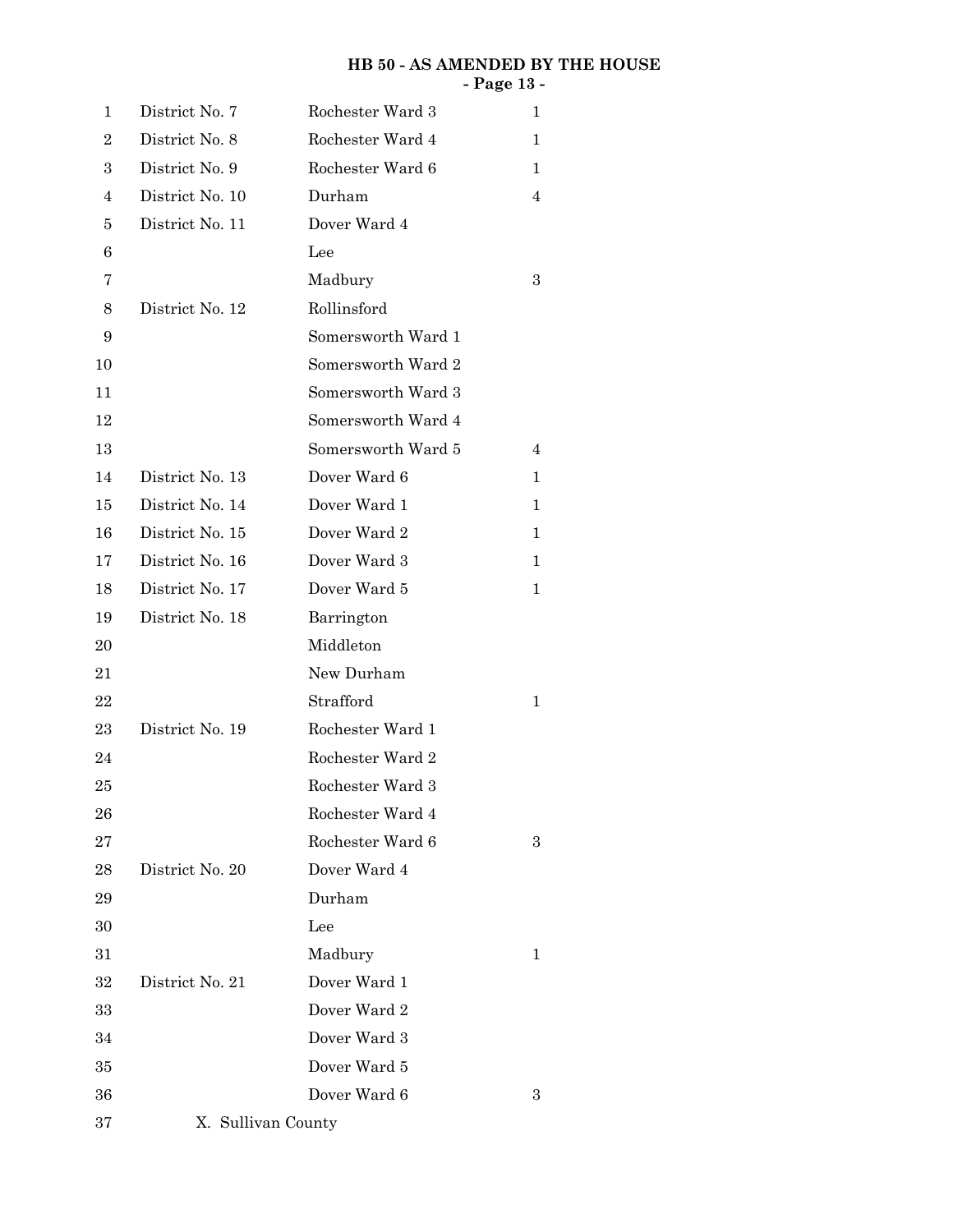### **HB 50 - AS AMENDED BY THE HOUSE - Page 14 -**

| $\mathbf{1}$     | District No. 1 | Grantham         | $\mathbf{1}$     |
|------------------|----------------|------------------|------------------|
| $\boldsymbol{2}$ | District No. 2 | Cornish          |                  |
| $\boldsymbol{3}$ |                | Plainfield       | $\mathbf{1}$     |
| $\overline{4}$   | District No. 3 | Charlestown      |                  |
| 5                |                | Newport          |                  |
| 6                |                | Unity            | $\boldsymbol{3}$ |
| 7                | District No. 4 | Acworth          |                  |
| 8                |                | Goshen           |                  |
| 9                |                | Langdon          |                  |
| 10               |                | Lempster         |                  |
| 11               |                | Washington       | $\mathbf{1}$     |
| 12               | District No. 5 | Springfield      |                  |
| 13               |                | Sunapee          | $\mathbf{1}$     |
| 14               | District No. 6 | Claremont Ward 1 |                  |
| 15               |                | Claremont Ward 2 |                  |
| 16               |                | Claremont Ward 3 |                  |
| 17               |                | Croydon          | $\boldsymbol{3}$ |
| 18               | District No. 7 | Charlestown      |                  |
| 19               |                | Cornish          |                  |
| 20               |                | Newport          |                  |
| 21               |                | Plainfield       |                  |
| 22               |                | Unity            | $\mathbf{1}$     |
| 23               | District No. 8 | Acworth          |                  |
| 24               |                | Claremont Ward 1 |                  |
| 25               |                | Claremont Ward 2 |                  |
| 26               |                | Claremont Ward 3 |                  |
| 27               |                | Croydon          |                  |
| 28               |                | Goshen           |                  |
| 29               |                | Langdon          |                  |
| 30               |                | Lempster         |                  |
| 31               |                | Springfield      |                  |
| 32               |                | Sunapee          |                  |
| 33               |                | Washington       | $\sqrt{2}$       |

2 Application. The changes in state representative districts established by this act shall not affect constituencies or terms of office of representatives presently in office. The state representative districts established by this act shall be in effect for the purpose of electing representatives at the 2022 state general election. If there shall be a vacancy in a state representatives district for any 34 35 36 37